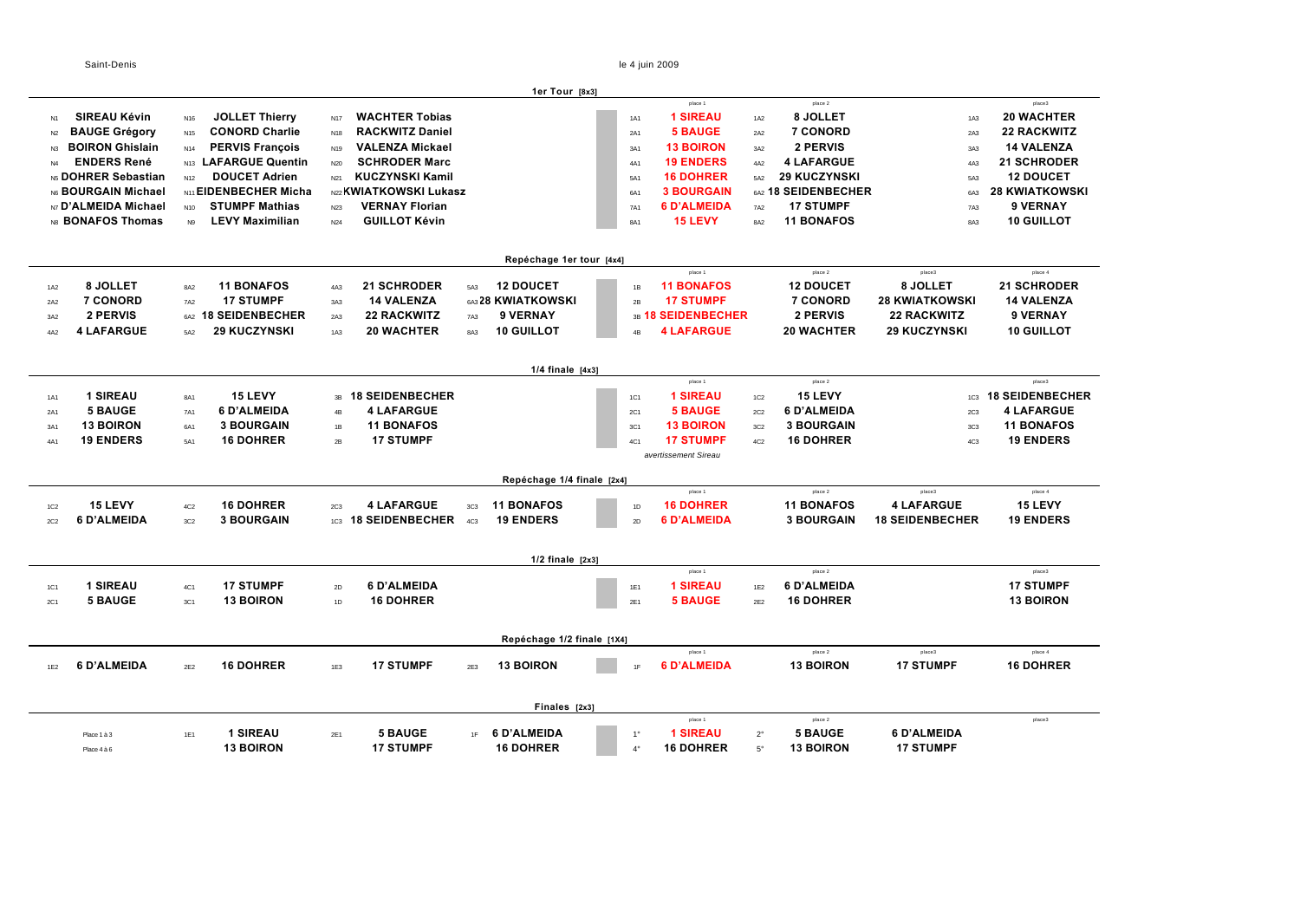Saint-Denis le 4 juin 2009

|                 |                       |                 |                       |                 | 12 présentes          |                            |               |                           |                 |                       |                 |                       |  |
|-----------------|-----------------------|-----------------|-----------------------|-----------------|-----------------------|----------------------------|---------------|---------------------------|-----------------|-----------------------|-----------------|-----------------------|--|
|                 |                       |                 |                       |                 |                       | 1er Tour [6x3]             |               |                           |                 |                       |                 |                       |  |
|                 |                       |                 |                       |                 |                       |                            |               | place 1                   |                 | place 2               |                 | place3                |  |
| N1              | <b>51 SANCHEZ</b>     | N <sub>12</sub> | <b>63 PAVLENDOVA</b>  | N <sub>13</sub> |                       |                            | <b>1A1</b>    | <b>51 SANCHEZ</b>         | <b>1A2</b>      | <b>63 PAVLENDOVA</b>  | 1A3             |                       |  |
| N2              | 56 CUEFF              | N <sub>11</sub> | <b>53 BAUDACCI</b>    | N <sub>14</sub> |                       |                            | 2A1           | <b>56 CUEFF</b>           | 2A2             | <b>53 BAUDACCI</b>    | 2A3             |                       |  |
| N <sub>3</sub>  | 52 CLAIR              | N <sub>10</sub> | <b>66 CASAS ROIGE</b> | N <sub>15</sub> |                       |                            | 3A1           | 52 CLAIR                  | 3A2             | <b>66 CASAS ROIGE</b> | 3A3             |                       |  |
| N <sub>4</sub>  | 59 WELTE              | N9              | <b>55 BERTHON</b>     | N <sub>16</sub> |                       |                            | 4A1           | <b>59 WELTE</b>           | 4A2             | <b>55 BERTHON</b>     | 4A3             |                       |  |
| <b>N5</b>       | <b>60 KRUPECKAITE</b> | <b>N8</b>       | <b>61 GAIVENYTE</b>   | <b>N17</b>      |                       |                            | 5A1           | <b>60 KRUPECKAITE</b>     | 5A2             | <b>61 GAIVENYTE</b>   | 5A3             |                       |  |
| N <sub>6</sub>  | <b>54 MONTAUBAN</b>   | N7              | <b>64 DABROWSKA</b>   | N <sub>18</sub> |                       |                            | 6A1           | <b>64 DABROWSKA</b>       | 6A2             | <b>54 MONTAUBAN</b>   | 6A3             |                       |  |
|                 |                       |                 |                       |                 |                       | Repéchage 1er tour [3X4]   |               |                           |                 |                       |                 |                       |  |
|                 |                       |                 |                       |                 |                       |                            |               | place 1                   |                 | place 2               | place3          | place 4               |  |
| <b>1A2</b>      | <b>63 PAVLENDOVA</b>  | 6A2             | <b>54 MONTAUBAN</b>   | 2A3             |                       | 4A3                        | 1B            | <b>54 MONTAUBAN</b>       |                 | <b>63 PAVLENDOVA</b>  |                 |                       |  |
| 2A2             | <b>53 BAUDACCI</b>    | 5A2             | <b>61 GAIVENYTE</b>   | 3A3             |                       | 6A3                        | 2B            | <b>53 BAUDACCI</b>        |                 | <b>61 GAIVENYTE</b>   |                 |                       |  |
| 3A2             | <b>66 CASAS ROIGE</b> | 4A2             | <b>55 BERTHON</b>     | 1A3             |                       | 5A3                        | 3B            | <b>55 BERTHON</b>         |                 | <b>66 CASAS ROIGE</b> |                 |                       |  |
|                 |                       |                 |                       |                 |                       | $1/4$ finale $[3x3]$       |               |                           |                 |                       |                 |                       |  |
|                 |                       |                 |                       |                 |                       |                            |               | place 1                   |                 | place 2               |                 | place3                |  |
| <b>1A1</b>      | <b>51 SANCHEZ</b>     | 6A1             | <b>64 DABROWSKA</b>   | 2B              | <b>53 BAUDACCI</b>    |                            | 1C1           | <b>51 SANCHEZ</b>         | 1C <sub>2</sub> | <b>64 DABROWSKA</b>   | 1C <sub>3</sub> | <b>53 BAUDACCI</b>    |  |
| 2A1             | 56 CUEFF              | 5A1             | <b>60 KRUPECKAITE</b> | 3B              | <b>55 BERTHON</b>     |                            | <b>2C1</b>    | <b>60 KRUPECKAITE</b>     | <b>2C2</b>      | 56 CUEFF              | 2C <sub>3</sub> | <b>55 BERTHON</b>     |  |
| 3A1             | 52 CLAIR              | 4A1             | 59 WELTE              | 1B              | <b>54 MONTAUBAN</b>   |                            | 3C1           | 52 CLAIR                  | 3C2             | 59 WELTE              | 3C <sub>3</sub> | <b>54 MONTAUBAN</b>   |  |
|                 |                       |                 |                       |                 |                       | Repéchage 1/4 finale [3x2] |               | avertissement Krupeckaite |                 |                       |                 |                       |  |
|                 |                       |                 |                       |                 |                       |                            |               | place 1                   |                 | place 2               |                 |                       |  |
| 1C <sub>2</sub> | <b>64 DABROWSKA</b>   | 3C <sub>3</sub> | <b>54 MONTAUBAN</b>   |                 |                       |                            | 1D            | <b>64 DABROWSKA</b>       |                 | <b>54 MONTAUBAN</b>   |                 |                       |  |
| <b>2C2</b>      | 56 CUEFF              | 1C <sub>3</sub> | <b>53 BAUDACCI</b>    |                 |                       |                            | $2\mathsf{D}$ | 56 CUEFF                  |                 | <b>53 BAUDACCI</b>    |                 |                       |  |
| 3C2             | 59 WELTE              | 2C <sub>3</sub> | <b>55 BERTHON</b>     |                 |                       |                            | 3D            | 59 WELTE                  |                 | <b>55 BERTHON</b>     |                 |                       |  |
|                 |                       |                 |                       |                 |                       | $1/2$ finale $[2x3]$       |               |                           |                 |                       |                 |                       |  |
|                 |                       |                 |                       |                 |                       |                            |               | place 1                   |                 | place 2               |                 | place3                |  |
| <b>1C1</b>      | <b>51 SANCHEZ</b>     | 3D              | 59 WELTE              | 2D              | 56 CUEFF              |                            | <b>1E1</b>    | <b>51 SANCHEZ</b>         | 1E2             | 56 CUEFF              | 1E3             | 59 WELTE              |  |
| <b>2C1</b>      | <b>60 KRUPECKAITE</b> | 3C1             | 52 CLAIR              | 1D              | <b>64 DABROWSKA</b>   |                            | 2E1           | <b>60 KRUPECKAITE</b>     | 2E2             | 52 CLAIR              | 12E3            | <b>64 DABROWSKA</b>   |  |
|                 |                       |                 |                       |                 |                       |                            |               |                           |                 |                       |                 |                       |  |
|                 |                       |                 |                       |                 |                       | Repéchage 1/2 finale [1X4] |               | place 1                   |                 | place 2               | place3          | place 4               |  |
| 1E2             | 56 CUEFF              | 2E2             | 52 CLAIR              | 1E3             | 59 WELTE              | 2E3 64 DABROWSKA           | 1F            | <b>56 CUEFF</b>           |                 | 52 CLAIR              | 59 WELTE        | <b>64 DABROWSKA</b>   |  |
|                 |                       |                 |                       |                 |                       |                            |               |                           |                 |                       |                 |                       |  |
|                 |                       |                 |                       |                 |                       | Finales [2x3]              |               | place 1                   |                 | place 2               |                 | place3                |  |
|                 | Place 1 à 3           | <b>1E1</b>      | <b>51 SANCHEZ</b>     | 2E1             | <b>60 KRUPECKAITE</b> | 56 CUEFF<br>1F             | $1^{\circ}$   | <b>51 SANCHEZ</b>         | $2^{\circ}$     | 56 CUEFF              | $3^{\circ}$     | <b>60 KRUPECKAITE</b> |  |
|                 |                       |                 | 52 CLAIR              |                 | 59 WELTE              | <b>64 DABROWSKA</b>        | $4^{\circ}$   | 59 WELTE                  | $5^{\circ}$     | 52 CLAIR              | $6^{\circ}$     | <b>64 DABROWSKA</b>   |  |
|                 | Place 4 à 6           |                 |                       |                 |                       |                            |               |                           |                 |                       |                 |                       |  |